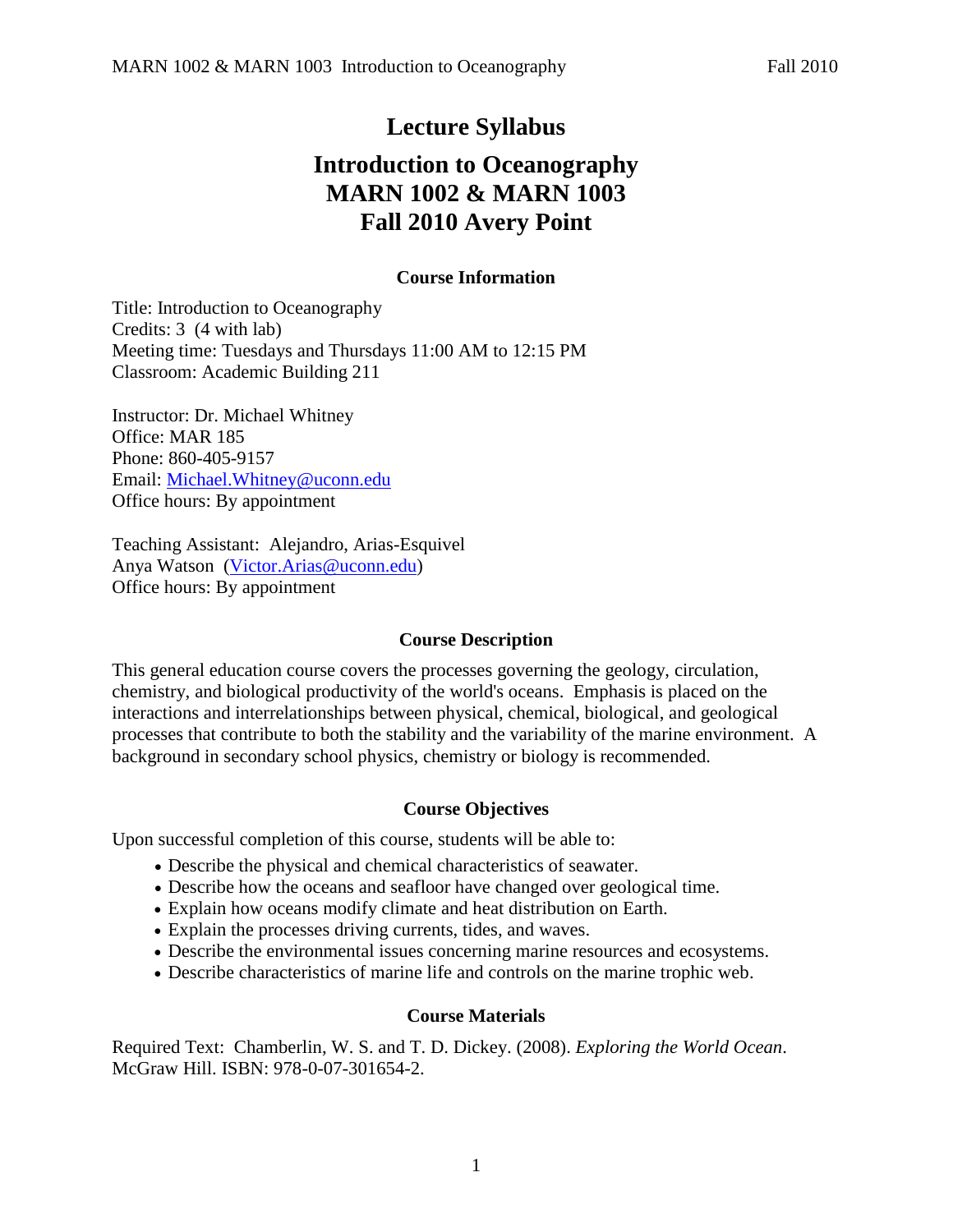#### **Course Schedule**

| Week            | <b>Date</b> | <b>Topic</b>                                       | <b>Reading</b>           |  |
|-----------------|-------------|----------------------------------------------------|--------------------------|--|
| 1               | 8/30        | Introduction<br>Preface                            |                          |  |
|                 | 9/2         | The Water Planet                                   | Chapter 2                |  |
| $\overline{2}$  | 9/7         | <b>Plate Tectonics</b><br>Chapter 3                |                          |  |
|                 | 9/9         | <b>Plate Tectonics</b>                             | Chapter 3                |  |
| 3               | 9/14        | The Sea Floor                                      | Chapter 4                |  |
|                 | 9/16        | <b>Sea Floor Sediments</b>                         | Chapter 5                |  |
| $\overline{4}$  | 9/21        | <b>Physical Properties of Water</b>                | Chapters 6 and 7         |  |
|                 | 9/23        | <b>Chemistry of Seawater</b>                       | Chapter 6                |  |
| 5               | 9/28        | <b>Chemistry of Seawater</b>                       | Chapter <sub>6</sub>     |  |
|                 | 9/30        | <b>Atmospheric Circulation</b>                     | Chapter 8                |  |
| <b>Saturday</b> | 10/2        | Project Oceanology (9:30-4:00)<br><b>Chapter 8</b> |                          |  |
| 6               | 10/5        | <b>TEST 1</b>                                      | <b>Chapters 2-7</b>      |  |
|                 | 10/7        | <b>Ocean Circulation</b>                           | Chapters 8 and 9         |  |
| $\overline{7}$  | 10/12       | Ocean Circulation                                  | Chapters 8 and 9         |  |
|                 | 10/14       | <b>Surface Currents</b>                            | Chapter 9                |  |
| 8               | 10/19       | <b>Surface Currents</b>                            | Chapter 9                |  |
|                 | 10/21       | Waves                                              | Chapter 10               |  |
| 9               | 10/26       | Waves                                              | Chapter 10               |  |
|                 | 10/28       | <b>Tides</b>                                       | Chapter 11               |  |
| 10              | 11/2        | Coasts, Beaches, and Estuaries                     | Chapter 15               |  |
|                 | 11/4        | Coasts, Beaches, and Estuaries                     | Chapter 15               |  |
| 11              | 11/9        | <b>Environmental Issues</b>                        | Chapter 15               |  |
|                 | 11/11       | TEST <sub>2</sub>                                  | <b>Chapters 8-11, 15</b> |  |
| 12              | 11/16       | Ocean Life                                         | Chapters 12              |  |
|                 | 11/18       | <b>Primary Production</b>                          | Chapter 13               |  |
| 13              | 11/30       | Food Webs                                          | Chapter 14               |  |
|                 | 12/2        | Plankton, Bacteria, and Viruses                    | Chapters 13 and 14       |  |
| 14              | 12/7        | <b>Benthic Life</b>                                | Chapter 12               |  |
|                 | 12/9        | <b>General Concepts and Review</b>                 |                          |  |
|                 | 12/14       | FINAL (11:00 AM to 1:00 PM)                        | <b>Cumulative</b>        |  |

#### **Course Requirements**

Successful completion of this course requires attendance and participation in class, promptly reading assigned chapters in the text, completing weekly homework assignments and in-class activities, completing two tests and the final examination, and participating in the class field trip on the Project Oceanology field trip (or alternative assignment).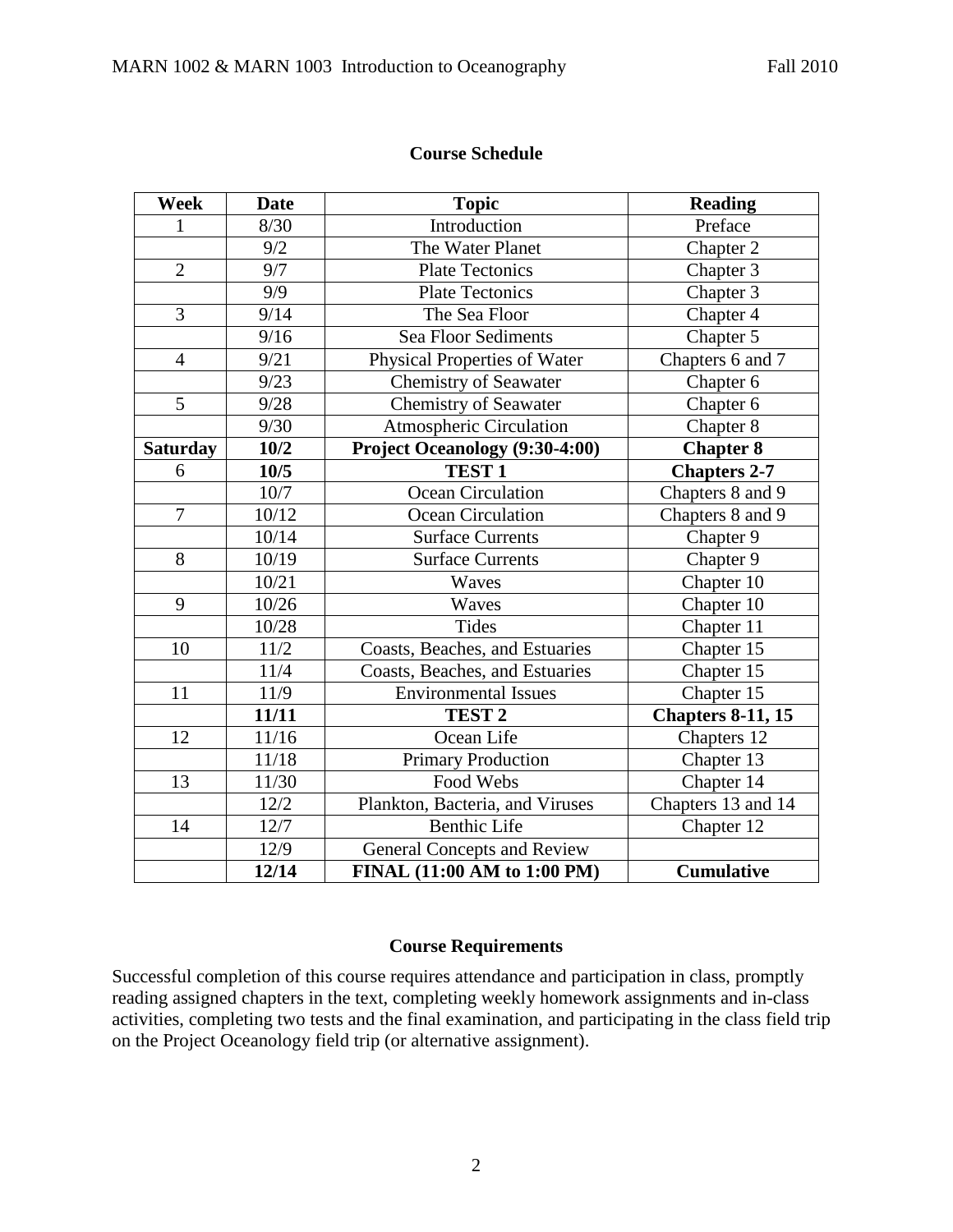### **Grading and Absence Policies**

Students are expected to electronically submit completed homework assignments via HuskyCT. Assignments are due by 4 PM on the Thursday one week after they were assigned. The following penalties will be assessed for late assignments: 10% penalty within 1 week, 25% penalty within 2 weeks, 100% penalty (no credit) beyond 2 weeks after the due date. No assignments will be accepted for credit after the last day of classes for the semester.

Illnesses, religious observances, and other personal circumstances may be grounds for excused absences and relief from assignment deadlines. The student is expected to contact the instructor in advance of class in most situations or shortly thereafter in extreme circumstances to discuss a strategy for covering missed material and completing missed assignments. Make-up tests should be scheduled and completed within 1 week of the student's return. Deadlines for work missed during absences will be extended by no more than 2 weeks beyond the student's return. Specific arrangements will be determined by the instructor on a case by case basis. The student is responsible for all material covered during the absence and the student is expected to keep up with any work assigned following an absence. The Director of Student Affairs at Avery Point [\(www.averypoint.uconn.edu/avery\\_point/student\\_affairs.htm\)](http://www.averypoint.uconn.edu/avery_point/student_affairs.htm) and the Dean of Students [\(www.dosa.uconn.edu/students.html\)](http://www.dosa.uconn.edu/students.html) have additional information concerning absences.

The final grade will be calculated as the weighted average of the scores obtained in each of the following categories:

| Participation               | 15% |
|-----------------------------|-----|
| <b>Homework Assignments</b> | 35% |
| Test 1                      | 15% |
| Test 2                      | 15% |
| Final Exam                  | 20% |

Participation includes attending class, actively participating in class discussions, completing assigned readings, and attending the class field trip. Weekly homework assignments and in-class activities are based on materials presented in the lectures and assigned readings. The tests and final examinations are in-class and closed-book.

The final grade in the course will not be curved based on the highest grade in the class. The final letter grade will be assigned based on each student's final score:

| A         | 93-100    | C    | 73-76   |
|-----------|-----------|------|---------|
| $A -$     | $90 - 92$ | $C-$ | $70-72$ |
| $B+$      | 87-89     | $D+$ | 67-69   |
| B         | 83-86     | D    | 63-66   |
| $B-$      | 80-82     | D-   | 60-62   |
| $C_{\pm}$ | 77-79     | F    | $0-59$  |